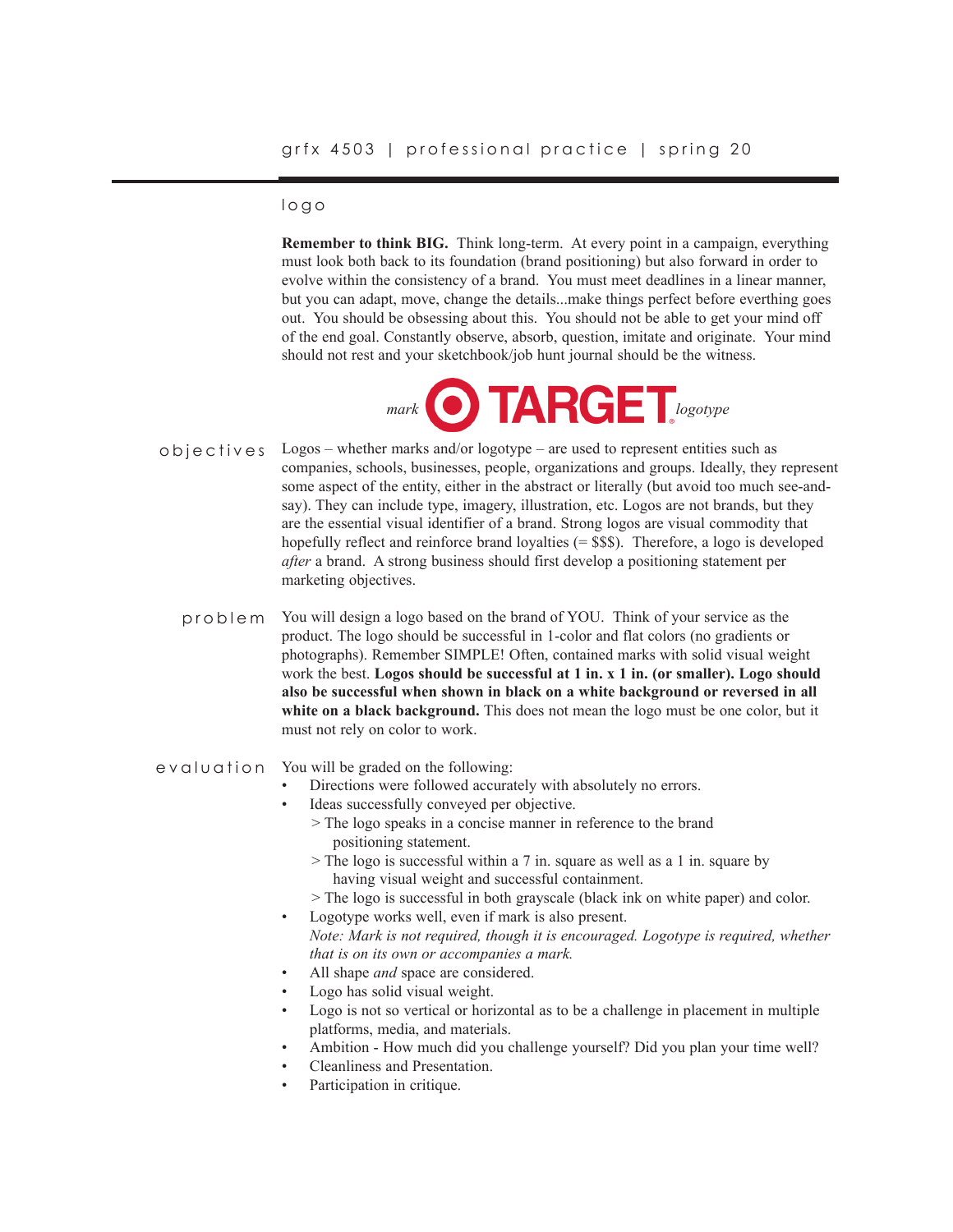#### **DESIGN PROCESS: RESEARCH.** schedule

Research logos and identity marks in general, but also imagine the kind of audiences that would appreciate the nature of the organization. Also think about how a logo is used to brand everything – on business cards, letterhead, envelopes, jackets, aprons, blimps, space shuttles, etc. Doing this will help you determine some of the aspects on the design of your logo, as the ways in which a logo or design is used affect the outcome. Look at design annuals and books on logos to see what kinds of things are being done now and in the past – try to understand why these logos function or do not function. In other words, you need to be aware of how logos are a commodity to identify a brand… *everywhere*.

- Create a logo collection in a digital folder you entitle **Logo Research**. I realize Pinterest could be used for this, but please do not. Instead, research award-winning logos. Then every time you find a logo you admire, save just that image (screen shot or the image file). Rename the file to match the logo name. 1
	- You must have **at least 20** that are entirely (or almost entirely) **logotype**.



• You must have **at least 20** that you admire for the **mark**. Logotype is optional.



- Think about the following: Does the form appeal to you? Does it have solid visual weight? How does the space relate to the shape? How does it complement the product/ service? What is the style? Is it timeless or is trendy? Is it flexible in its visual identity or does it say only one thing about the brand? How does/would the logo work on everything from a business card to an invoice to a social media icon? *If you cannot explain why it's great, then I consider this step as incomplete.*
- Place the **Logo Research** folder in **SECTION 2** folder on shared Google Drive folder. **DUE by Mon, Jan 27, 10:45am**. *Keep collecting throughout the semester!*

### **DESIGN PROCESS: CONCEPT AND REFINE**

Write your brand positioning statement on the paper as you begin your sketches.. **For (target audience), (brand name) is the (frame of reference) that delivers (benefit/point of reference) because (brand name) is (reason to believe).** 

# **Start sketching!** Keep all sketches of the entire process through final art. 2

- Present **at least 50 thumbnail sketches** *(see Intro Lecture for quality expected)*.
- Draw or print out squares that are **1.5 in.2**. Create sketches within these.
- **• 25** must be only **logotype**.
- **• 25** must be only **mark**.

\_\_\_\_\_

- If some of those can cover both, it's ok; however, push your design skills to either just letters or just mark.
- Include printouts (neatly affixed in your sketchbook) of any inspirational logos *if* you cannot render tight versions yet. They do not have to be in color. Remember that logos can be just logotype or a mark and logotype.

### **LOGOS ROUND 1 DUE Wed Jan 29, 11:00am**.

Discuss in class. We will pick **10** of your logos from sketches that we deem your best work*.*

### Start sketching again. Present **at least 30 tighter sketches**, color optional. 3

- Draw or print out squares that are **1 in.2**. Create sketches within these.
- 10 of these 30 will be revised versions from Round 1, but 20 will be new, as directed by professor in previous round.

### **LOGOS ROUND 2 DUE Mon Feb 3, 11:00am**.

Discuss in groups and individually with Prof. Arnell. The critique with Prof. Arnell will be timed, so please be able to present your work and any questions efficiently. We will pick your **6** best logos.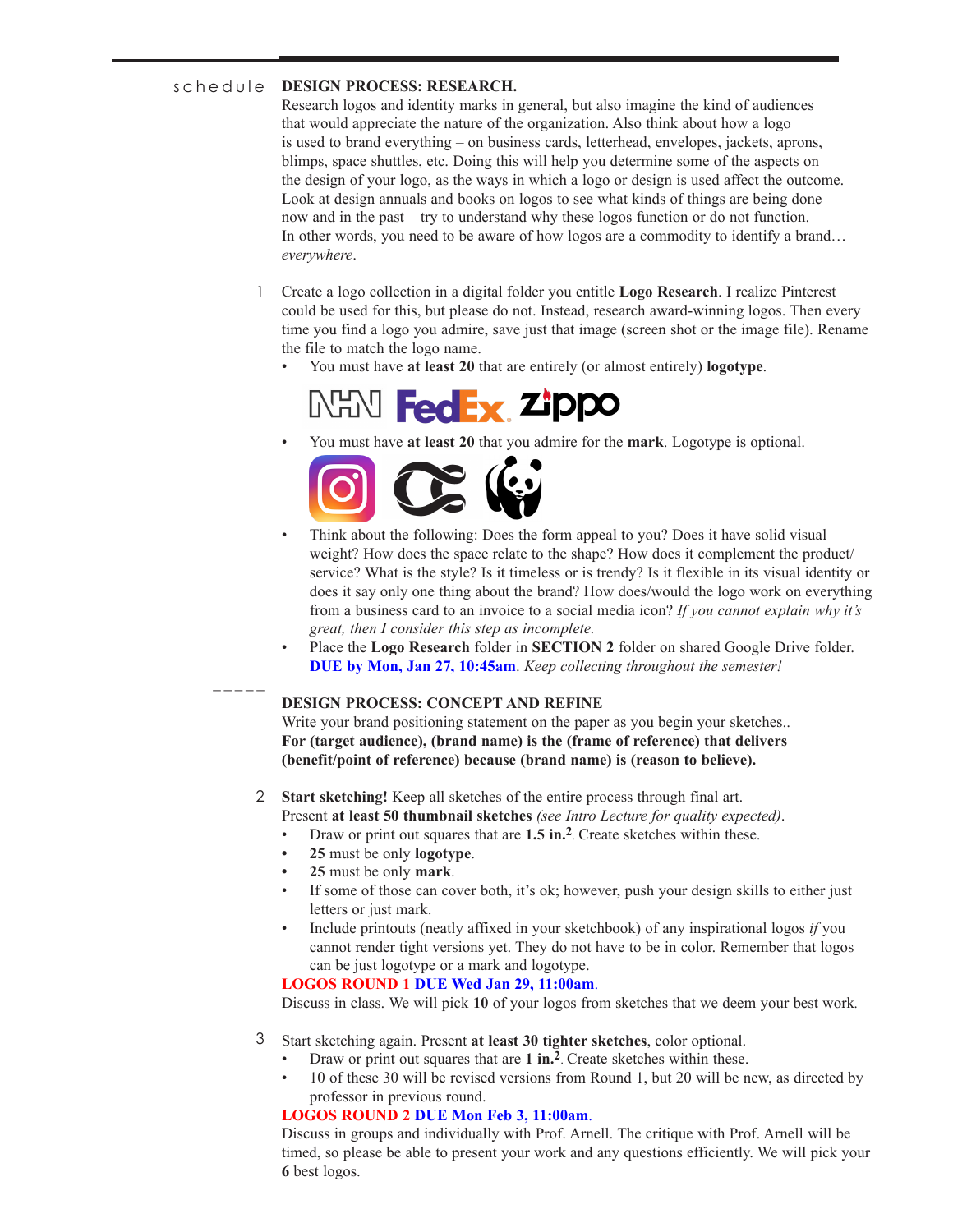For each of these **6** picks, do the following as a 4 very tight color sketch.

*You are rendering these by hand on purpose, so please do not show up with computer renderings - even if you do computer renderings first and then trace them.*

- 2.25 in x 2.25 in
- 1 black marker and white paper. Before coloring in black, make copies of outline of logo (or make a copy of your pencil rendering).
- make xerox copies of this (or redraw well) and try **3** separate color variations

 • paste all of these in your binder *f your logo can be pulled apart to mark and logotype, please go ahead!*  **LOGOS ROUND 3** (and Midway Critique with Visual Identity and Visual Guidelines) 4 of each logo x 6 logos.= **24** pieces of art. **DUE Mon Feb 10, 11am**



5 There will be one more week of further development as your visual identity and visual guidelines begin to take form. Continue to work on the logo until it's perfect.

## **DESIGN PROCESS: FINAL ART**  6

We will pick 1 logo and you will create it in vector art using Illustrator.

• Do the following:

 $\overline{\phantom{a}}$ 

- > only black on white background
- > reverse white on a black background
- > color (assuming your logo isn't only black) on white background, but **be constrained in your color choices. The fewer the better. Gradients are highly discouraged.\***
- > color on black background

*\*You may stylize your logo on later mediums like web and social media if fitting; however, a logo must first be created with print constraints in mind. It must also be created in vector, as one can easily go from vector to raster but not raster to vector. Plus gradients are usually just band-aids to try to make a mediocre design look flashier.*

- **Do not use any filters** that cause your vector art to rasterize. Check your artwork in Outline Mode to be sure. IF your shape has become a blank box in Outline mode, it is now raster and DPI-dependent. YUCK!
- When you are ready, **Outline any live text**. Logotype should not be just typing something in with a cool font. Even if you do not adjust much, you should be extremely aware of shape and space.
- **If you used a stroke** on anything, be sure to Object : Path : Outline Stroke and clean unnecessary anchor points with the Direct Select tool.



 $h$ ayen,  $\rho$ 

*Print the following (see next page also):* 

- **Black**, halftone ok (on white background, no no fill on white paper) logo within a **7 inch square**
- **Black**, halftone ok (on white background, no no fill on white paper) logo within a **1 inch** square
- **White** (on black background) logo within a **1 inch** square
	- > Place all of these on a Letter size piece of paper and print at 100% (not Fit to Page) on a letter size piece of paper.